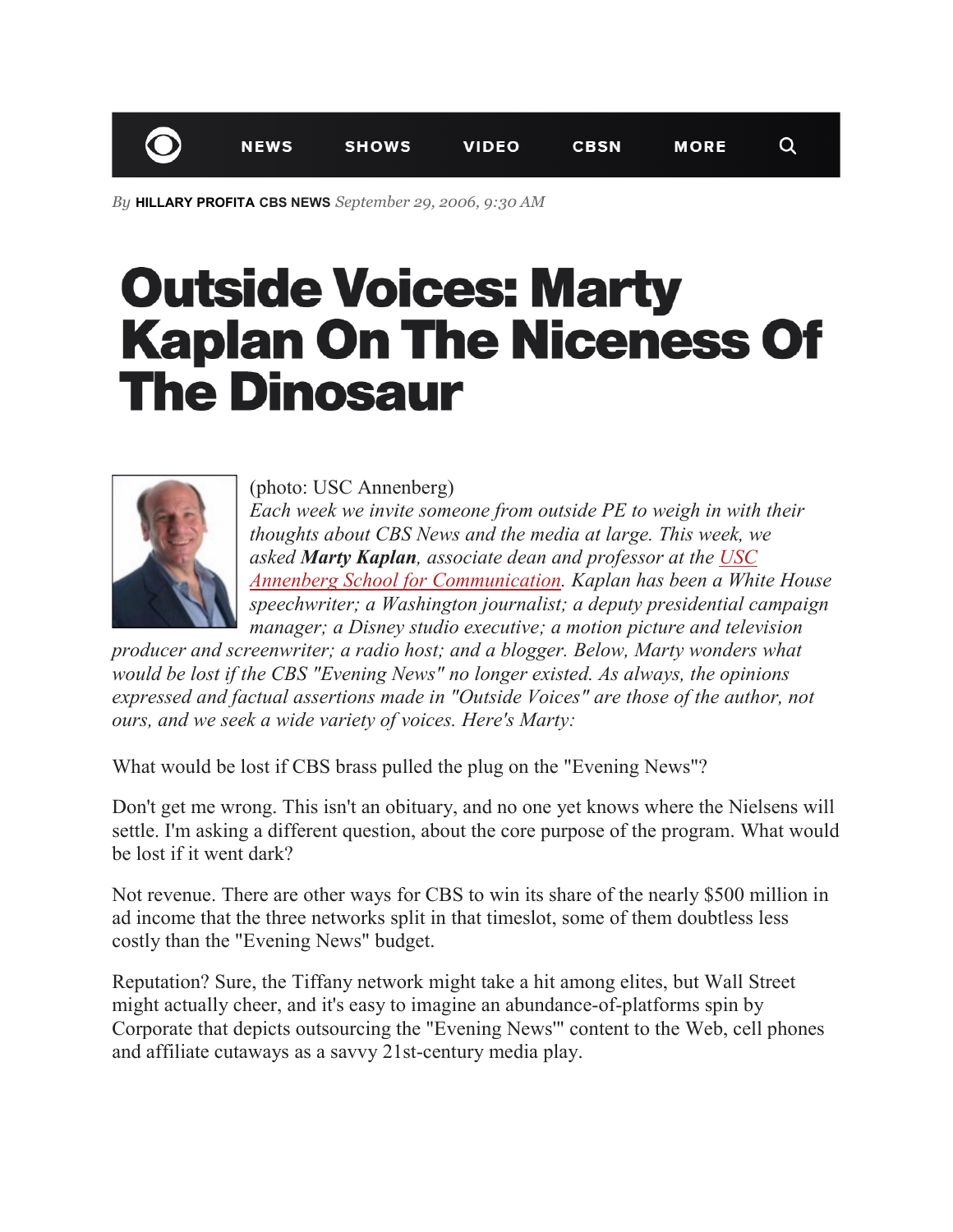Jobs? Maybe. But that handwriting's been on the industry's wall for a while, and the era of one-company careers in America is long gone.

What's left – and it's the thing I want to wrestle with – is what makes the news business different from the widget business, and different even from the entertainment business. It's the reason journalism is protected by the Constitution. It's why there's any tension at all between the revenue motive and the public interest motive. It's why the FCC doesn't charge broadcasters for licenses. It's what accounts for the continuing vitality of ideas like "the Fourth Estate," "the public's right to know," and "speaking truth to power."

Bottom-line focused CEOs may dismiss "eat your broccoli" and "public trusteeship" as antiquated notions of news, but my guess is that most people who go into journalism as a profession still believe they're not just earning paychecks. They think that more-informed people make smarter choices. They hold that the better the news business is, the stronger democracy is. And by "better," they don't just mean financially healthy; they mean something consequential, something urgent.

You can't live at this moment in American history and not sense the high stakes of our times. Iraq, oil, genocide, deficits, fundamentalism, immigration, ignorance, loose nukes, global warming, culture wars, political paralysis: the list goes on. It feels as though everything is on a hair trigger, nothing is under control. The world seems to have gone mad. Our collective hair is on fire. At such a moment, the task of journalism, arguably, is this: to help us be equal to the task of seeing our world soberly, resisting propaganda, and governing ourselves like a citizenry, not an audience.

So how good a job is the CBS "Evening News" doing at that task? I could ask the same question of the other two networks' nightlies, and the answers would be surprisingly similar, but since it's Katie I've been watching recently, let's stick with CBS.

The word that comes to mind is nice. It's what I imagine colleagues say to one another after the program has run. "Nice piece, Bill." "Nice show, Katie." And it's true. The CBS "Evening News" is doing a nice, pretty good, sometimes admirably good job within the constraints of the genre and its news hole. And you can't be grateful enough for its refusal to run with cable's toxic JonBenet tide.

Sure, within the genre, there are plenty of choices I could argue with. The profusion of branded segments strikes me as over the top. I've had it with "get" journalism, like the Bush interview, which brings nothing but promotability to the table. The stunt-casting of Rush Limbaugh in the "Ffree Speech" segment immediately drained all credibility from its billing as a civil-discourse space. The hard/soft needle is too far toward heartwarming features and consumer service for my taste. I think the Iraq war, as a daily story, is undercovered. And don't get me started on the cross-promoted "girly" (Katie's word) Condi interview. The commenter on the "Couric & Co." blog who called it a squandered opportunity more appropriate for a Tiger Beat magazine fluffing was right on the money.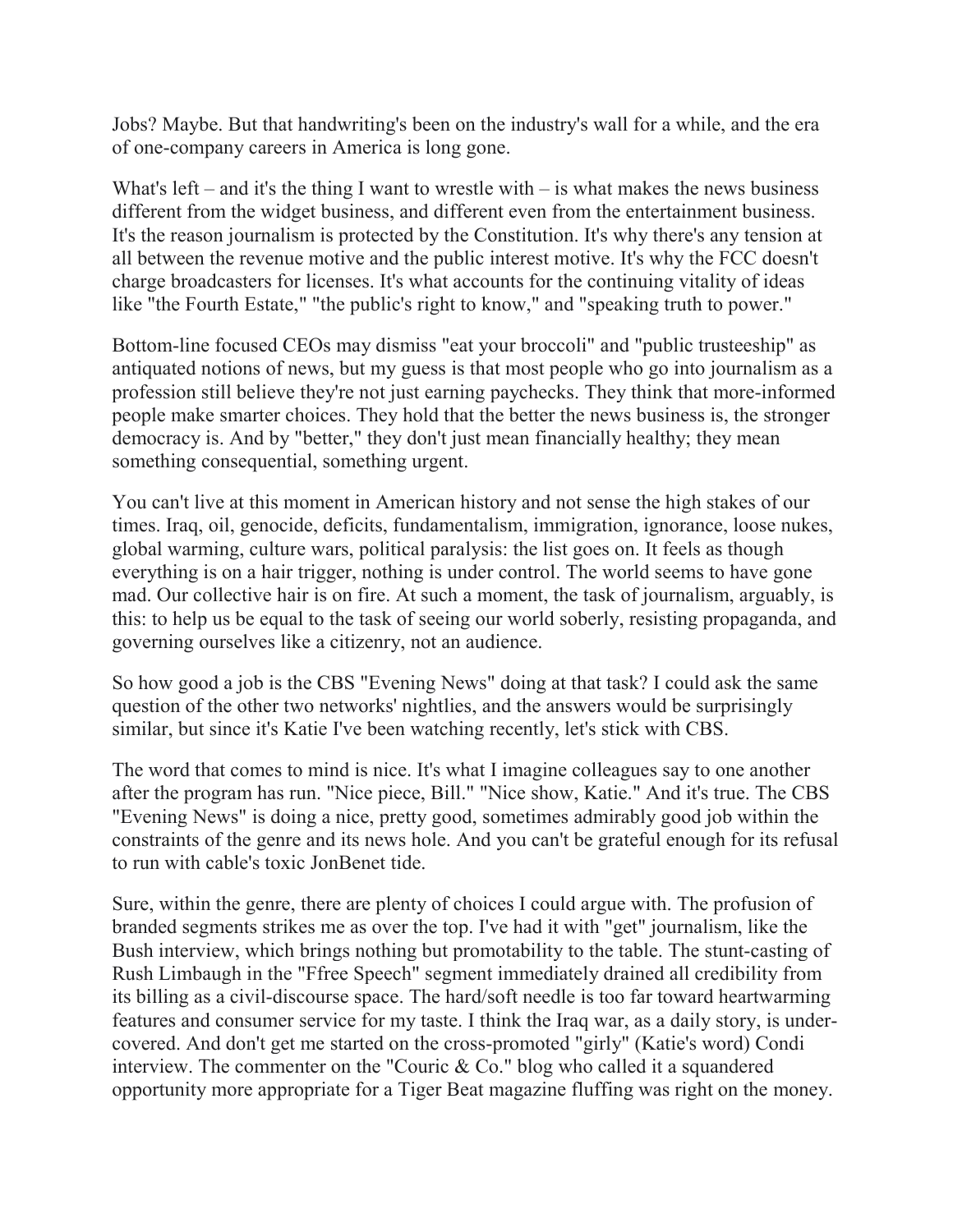But all that's just fine-tuning, rod-twiddling. It buys into the underlying conventions of the institution. It doesn't get at the essential exhaustion of the evening news format itself, the ill-suitedness of the dinosaur to its environment.

When Dan Rather stepped down, Les Moonves talked about boldly thinking outside the box; he raised revolutionary expectations, the possibility that way more was up for grabs than who would next occupy the anchor chair. It was both exhilarating (reinventing the evening news – how great for journalism!) and frightening (News Lite – how awful for journalism!). But today, when you get past the new face and new packaging, it turns out that there's really nothing fundamentally different in the program's DNA.

It's still a rarity for more than a couple of hard news pieces a show to run much longer than a couple of minutes. Pieces are still constructed on a template that treats analysis and storytelling, intellectual depth and emotional depth, as combatants in a zero-sum game. Segments are still long on what, and short on why. Stories still juxtapose on-the-one-hand sound bites with on-the-other-hand clips, as though worshipping this strange god of "balance" were an acceptable alternative to truth-telling. Shows are still built like magazines. Instead of experimenting with the audience's appetite for information, the evening news is still terrified by the audience's putatively short attention span, its apparently insatiable demand for entertainment, its chilling threat to change the channel.

The CBS "Evening News" provided a particularly painful specimen of this fearfulness of its viewers in a Morley Safer obituary of Ann Richards. It was a lovely piece of journalism, except for one teensy melanoma. Richards gained national attention with her keynote speech to the 1988 Democratic Convention. She electrified that audience not only with her words, but also with her timing. "Poor George," she said, and she paused, and the crowd loved how she held them in her hand. "He can't help it," she said, pausing again, and the convention exulted in the suspense before her punch line. "He was born with a silver foot in his mouth." But before this classic clip aired on the CBS "Evening News," someone in the chain of command seems to have decided that those exquisite pauses risked boring today's television audience, so those perfect beats of silence were excised from the video. To my ear, it was as though two half-measure rests had been eliminated from a piece of classical music.

I can imagine a hard-headed argument that the daily television market for high-end news and analysis is already saturated by "The News Hour with Jim Lehrer." Besides, this case might continue, audiences who want that kind of "product" can also find it on public radio, in print, and via any online source they choose.

But this begs the question of whether the more than 25 million people who watch the networks' evening news offerings would actually reward a program that spent the time and energy needed to explain something important but complicated,, to dispel a pervasive misunderstanding, to truth-squad pernicious disinformation, to focus public attention on an orphaned priority. Instead of being at the mercy of the White House's decisions about